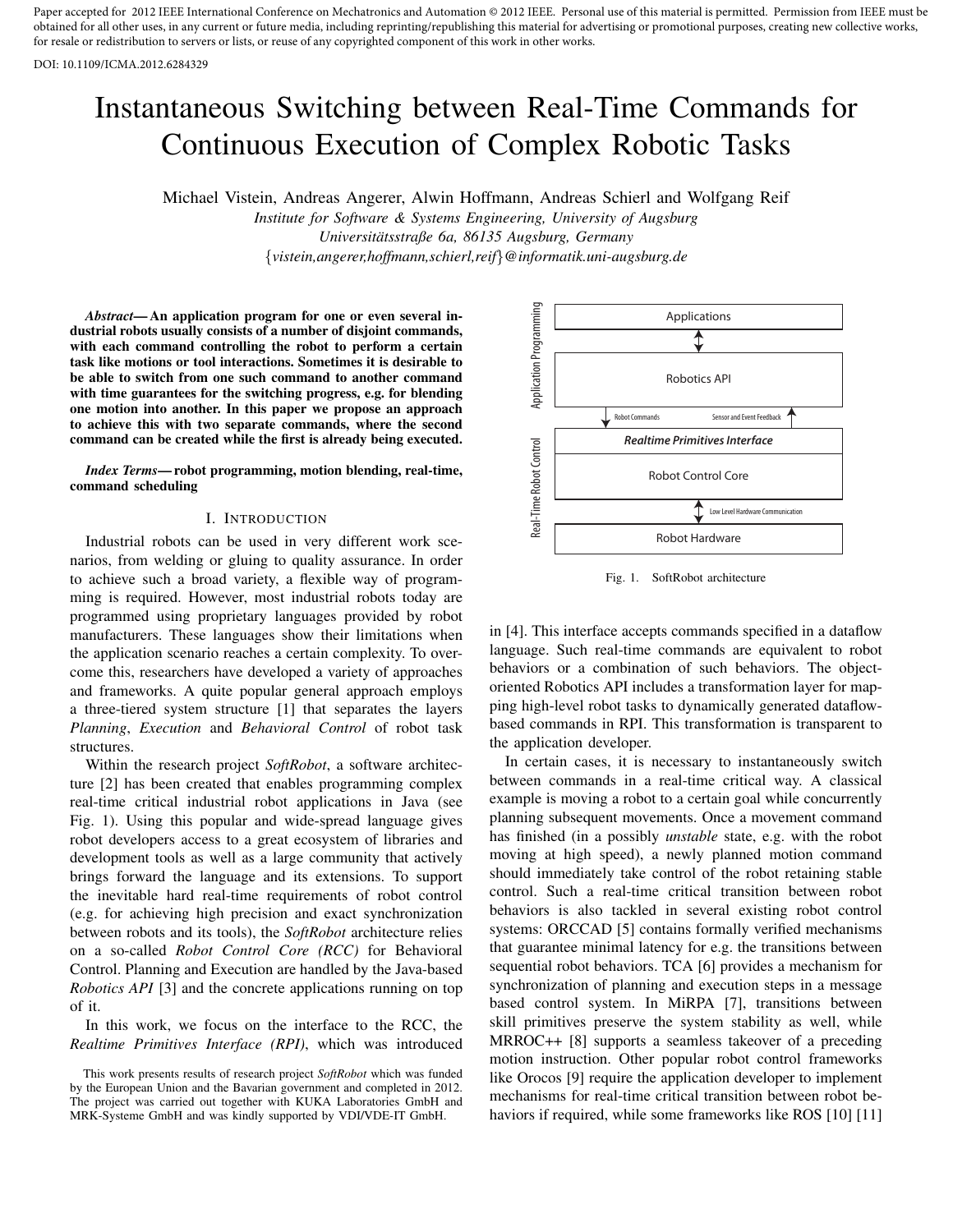do not provide real-time support at all.

This paper proposes a generic mechanism for real-time critical switching from a running command to dynamically loaded subsequent commands. Sect. II gives an overview of the RPI basics. Sect. III describes use cases that require the aforementioned switching extension. Sect. IV and V provide details about two new concepts that were included in RPI to tackle these requirements. Sect. VI illustrates these concepts using a detailed example. Finally, the paper is concluded in Sect. VII.

#### II. REALTIME PRIMITIVES INTERFACE

The Realtime Primitives Interface provides a generic interface to (real-time) robot controllers. It allows a very flexible specification of complex (sensor-based) *commands* for multiple robotic devices from a high-level programming interface, such as the Robotics API. These commands can be executed respecting hard real-time constraints. Hence, RPI facilitates the separation of real-time device control and high-level application logic.

## *A. Commands*

A *command* controls a single task that should be performed by a robotic system. Such tasks can be an industrial robot moving from one point to another, a robot moving along a line while a welding torch is turned on and off at appropriate times or even two robots cooperating to transport a heavy workpiece together. All these actions have in common that they are inherently real-time critical. For example, the interpolation of a simple transfer motion of a single robot is real-time critical as it should result in a smooth and precise movement. The cooperation of multiple robots requires a precise synchronization of all robots, otherwise these robots or the environment might be severely damaged. To achieve this synchronization, realtime critical tasks must be encapsulated into one command which can be issued to the robot controller and be executed there respecting hard real-time constraints. While a command is running, hardware can be controlled e.g. by issuing new set-points to a robot at precise intervals (like e.g. every 1 ms).

After a command has finished, the system must be in a safe and stable state. Due to the separation of device control and application logic, there can be no guarantee that another command is already available to resume controlling the robotic system. Hence, it is important to be in a safe and stable state, because an unknown period of time without active hardware control can occur after a command has finished. Therefore, no robot should be in motion or be applying force to a workpiece after a command has finished.

#### *B. Command Components*

RPI is designed as a dataflow language similar to the Lustre [12] language, used in the commercial SCADE Suite, and tailored to industrial robotics. The key building blocks are *primitives* interconnected with *links*, which together form *commands* which can be executed by a Robot Control Core. The execution is performed cyclically, i.e. the whole command is

evaluated repeatedly at exact intervals and therefore hardware can be controlled precisely.

*1) Primitives:* The basic calculation blocks in RPI are provided by primitives. These primitives have *input* and *output ports* and can be configured using *parameters*. In each execution cycle, values from the input ports are read, calculations performed and result values written to output ports. Primitives are not required to have both input and output ports, even primitives with no ports at all are syntactically valid. Primitives can encapsulate very different functionality. There are primitives providing very basic support such as logical operators (AND, OR) or mathematical functions (addition, subtraction) as well as more complex calculation modules which can generate trajectories or calculate (inverse) kinematics. Hardware components are also represented as primitives. Sensors (force/torque sensors, light barriers, etc.) are represented as primitives with output ports only, whereas actuators (robots, conveyor belts, etc.) are represented as primitives with input ports only<sup>1</sup>.

Multiple instances of the same primitive can be used in a single command. However, all primitives must ensure that exclusive resources are not used concurrently. For example a primitive representing a single actuator might appear several times in different parts of a command, but only one primitive instance may actively control the hardware in a single execution cycle. The RCC reference implementation supports resource allocation to prevent multiple commands to use the same resources accidentally, and the RCC guarantees that all requested resources will be available once a command has been accepted for execution. Parameters can be used to configure primitive instances. Actuator primitives for example require a parameter indicating which device actually to control. Parameters can only be set upon specification of a command and are immutable during execution. Primitives may have an internal state to preserve information like the current position of a trajectory over execution cycles.

*2) Links:* Multiple primitives are interconnected using links. Input and output port are typed, and only ports with matching type can be connected. An input port of a primitive can be connected to at most one output port, but several input ports may be connected to a single output port. Both input and output ports may be unconnected, however primitives can require input ports to be connected.

*3) Commands:* Multiple primitives connected with links form commands. These commands usually must be acyclic, cycles may only exist if they contain at least one instance of the special *Pre* primitive which delays the dataflow for one command execution cycle.

# *C. Execution*

The execution of a command consists of several steps. Its life cycle, i.e. all possible states, is shown in Fig. 2. At first, all primitives are instantiated and links are created (cf. state *Loading*). At this time, primitives may perform any necessary

<sup>&</sup>lt;sup>1</sup>Additionally, actuator primitives can have special error outputs which are treated separately.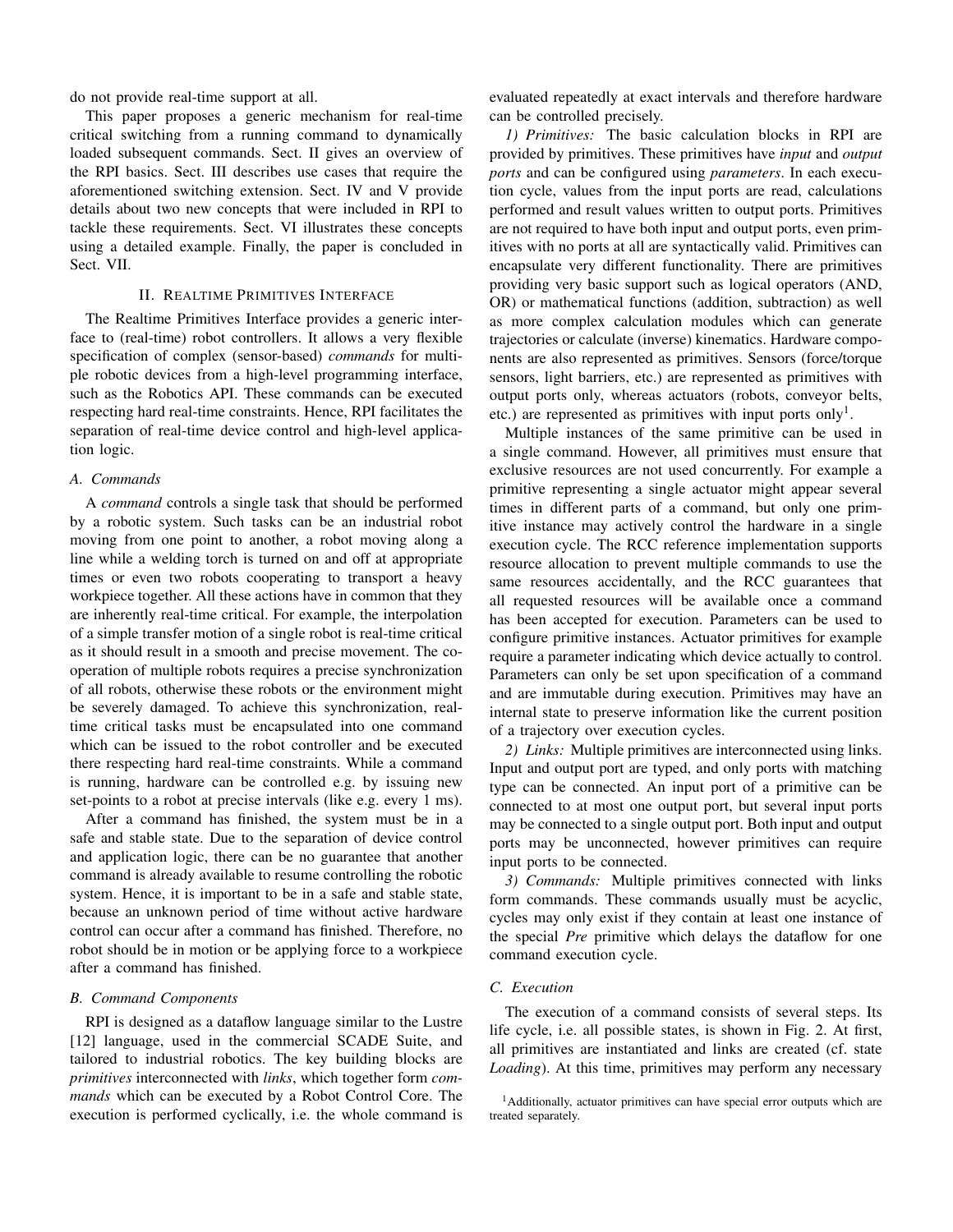

Fig. 2. Command lifecycle (dashed items are extensions for command scheduling, c.f. Sect. IV)

initialization, including memory allocation, which must not be done later while being executing in a real-time context. At this stage, no resources are allocated yet for the command. All primitives are topologically sorted, thereby ignoring links connected to the special *Pre* primitives. If no error occurs, the command is *Ready* for execution, otherwise it will be *Rejected*. After the command has been successfully loaded, the start of the command can be requested. If all required resources are available, the command enters the state *Running*, blocking the required resources from further usage by other commands. If not all resources are available, the command cannot be started and remains ready for later starting.

While a command is running, it is executed repeatedly at a constant frequency (1 kHz by default). In each execution cycle, every primitive is executed exactly once, i.e. the primitive can read its input ports, performs calculations and can finally write data on its output ports. Primitives must guarantee a worst case execution time (WCET) during this phase. Hence, all tasks with unknown WCET (e.g. memory allocation) must already be performed during the loading phase. Because the primitives are executed in the determined topological order, it is guaranteed that every primitive will have current values available at all input ports, and new data values propagate through the whole command within a single execution cycle.

Fig. 3 shows a exemplary command, consisting of four primitives and three links. This example is designed for the illustration of RPI and therefore is simplified in comparison to the commands automatically generated by the Robotics API (cf. Fig. 1). The *TrajectoryPlanner* primitive generates a trajectory in Cartesian space (for some motion center point (MCP) in a given frame F) during its construction phase. In each execution cycle, a new point of the trajectory is delivered to the *Transformation* primitive which transforms this point to Cartesian coordinates of the robot flange in the robot base coordinate system. These coordinates are then converted to an array of joint values by the *InverseKinematics* primitive and finally used as input values of the Robot primitive. After all primitives have been executed, the new set-points for all



Fig. 3. Command example: a robot follows a Cartesian trajectory.

actuators are provided to the respective hardware drivers. Due to the topological sorting, new set-points can be generated from the first execution cycle on.

If a command is in the *Running* state, it can be requested to gracefully terminate execution by calling the *cancel* operation. This will be signaled to the command using a special *Cancel* primitive and the command may terminate at its own decision. If a command decides to terminate, it must signal this by setting a designated Boolean-typed dataflow to *true*. If this value is detected, the RCC will terminate the running command after the current cycle has completed and actuators have been provided with new set-points. After the command has terminated, all resources are freed. Another designated integer-typed dataflow can be used to indicate an error number, which can later be retrieved, even after the termination of the command.

#### III. REQUIREMENTS REVISITED

The main contribution of RPI is that it allows to describe flexible, encapsulated real-time critical actions and therefore separates real-time control from high-level programming. It has already been successfully applied to various scenarios like synchronized control of multiple robots. However, it became clear that the requirement that a command can only terminate in a safe and stable actuator state (i.e. the robot is not moving) is too strong in some cases and must be revised. The following use cases illustrate safety (cf. Sect. III-A) as well as performance reasons (cf. Sect. III-B) that make it necessary to extend the execution mechanism of real-time commands in RPI (cf. Sect. III-C).

## *A. Assembly Tasks*

In robotics, manipulation or assembly tasks [13] are getting more and more important. However, these tasks are very challenging due to the necessity to handle uncertainty and perform these tasks reliably despite of low tolerances of assembled products (cf. the peg-in-hole insertion problem). Hence, compliant motions are used for assembly because such motions are constrained by the contact between some part held by the robot and other parts in the environment, which reduces uncertainty.

The goal of compliant motions is to establish a contact force between the robot (or its held part) and the environment. The decision of how to proceed, i.e. which is the next motion command to issue, is usually made depending on the measured force and torque (cf. [7]). Because of the robot's contact to the environment, the system should never be out of active control and, due to safety reasons, should be able to react to unforeseen events.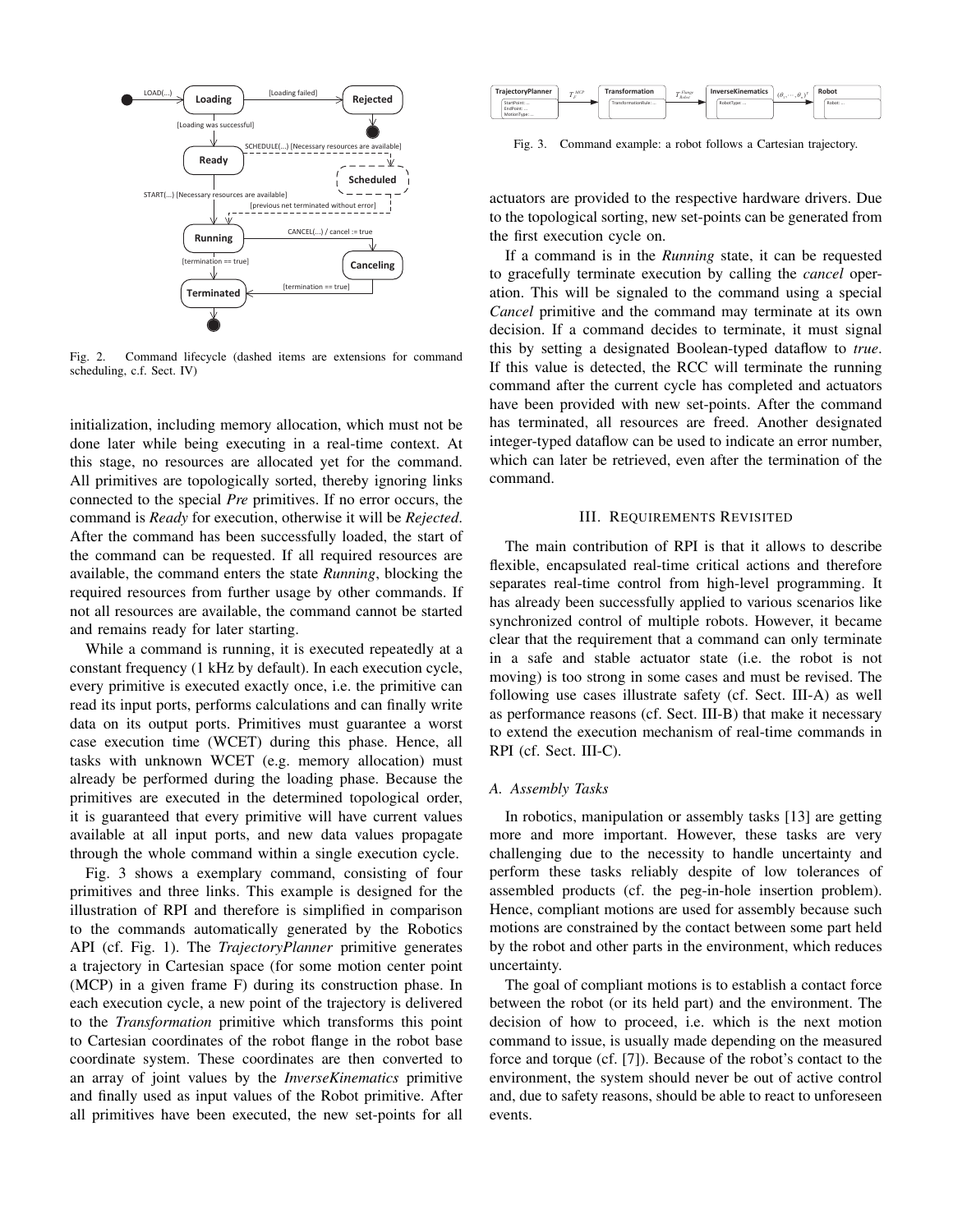

Fig. 4. Motion blending

## *B. Motion Blending*

To achieve high throughput, the idle time of an industrial robot should be as low as possible. Therefore, commercial programming languages for industrial robots like the KUKA Robot Language (KRL) or RAPID from ABB support *motion blending*, which allows the robot to start the next motion before the last one has finished. Using this feature, the time required for deceleration and acceleration can be avoided at the price that the intermediate point is not exactly reached. This is perfectly acceptable e.g. for auxiliary points which help the robot to avoid obstacles. Fig. 4 shows example trajectories for two linear motions from A to C and from C to E. If motion blending is not desired, the solid black line will be used as trajectory and the robot will temporarily come to halt at C. If motion blending is used (dashed line), the robot will leave the linear path at some point B and rejoin the linear path on some other point D without the need to halt.

Blending between two motion commands in RPI by simply issuing two subsequent commands is not possible, because there might be a time gap between the execution of both commands. Moreover, a command is not allowed to terminate while moving the robot at a considerable velocity which would be necessary for blending.

## *C. Solution Approach*

The straightforward solution for both use cases was to combine all motion parts into a single command. However, this approach suffers from two major drawbacks: (1) This solution will massively increase the size of commands and, thus, will not scale with the complexity of the robotic task. Because every primitive in a command must be executed once in each execution cycle, it can be very hard to achieve small cycle times such as 1ms, which are necessary for smooth actuator control. (2) The control flow of the application needs to be coded into the real-time command to some extent. Hence, standard features for control flow in the (high-level) programming language (such as keywords like *for*, *if*, etc.) cannot be used, and furthermore (infinite) loops are impossible, because the real-time command needs to be generated completely prior to execution.

As this solution showed to be infeasible in general, an universal approach for meeting these revised requirements was developed. The main idea is to allow instantaneous switching from a currently running command to real-time commands which are issued later to the robot controller. Instantaneous means that the consecutive command will be running in the next execution cycle after the previous command has been terminated. Hence, a real-time command is now allowed to terminate in an unstable actuator state if and only if a consecutive command is present and will take over control of at least every affected actuator. The robot system must in general be in a safe and stable state if there is no running command at all. To allow instantaneous command switching, the execution mechanism of RPI had to be extended by *command scheduling* and *fragments* which are explained in detail in the next two sections.

# IV. COMMAND SCHEDULING

With command scheduling, it is possible to request a second command  $(C_s)$  to be executed right after a specified first command  $(C_p)$  has terminated. The RCC guarantees that no temporal gap will occur between the execution of both commands, if the second command was completely loaded and initialized before the first command terminates. By encapsulating distinct motion tasks in separate commands and sequentially submitting (and scheduling) those commands to the RCC, it is now possible to use standard language features to handle even motion blending on the robotics application level. Even infinite motion blending loops are possible.

If a command  $C_s$  has been successfully scheduled for execution after another command  $C_p$ , it enters a new *Scheduled* state (cf. Fig. 2). The command  $C_p$  will be notified using a special *Takeover* primitive which emits a *true* value on a Boolean-typed dataflow. The command  $C_p$  can then decide to terminate prematurely and to allow being taken over. If the command  $C_p$  terminates without error, the command  $C_s$  will be executed in the next cycle, i.e. there is no gap and the interval between the last execution cycle of  $C_p$  and the first execution cycle of  $C_s$  is equal to the interval between two execution cycles within one command.

Fig. 5 shows two possible execution traces for scheduling one command  $C_s$  for execution after another one  $(C_p)$ . In case (a), the command  $C_s$  enters state scheduled (S) before the currently running command  $C_p$  is in an interval in which it allows being taken over (marked with TA). In the first execution cycle during this interval, the command  $C_p$  detects that a scheduled command is waiting and thus is terminating prematurely, and the command  $C_s$  is immediately started. In case (b), the command  $C_s$  was scheduled too late, i.e. it reached scheduled state (S) after the TA interval of the running command. The command  $C_p$  continues execution until its regular end and terminates, which immediately triggers the execution of command  $C_s$ . This command however has to take care of a different starting situation.

Commands are allowed to silently ignore takeover requests, but may never require to be taken over. If there is no successor, a command must always be able to reach a safe and stable state, i.e. bringing all actuators to halt and remove any potential dangerous situation like applying force at at workpiece before terminating. On the other side, commands aiming at taking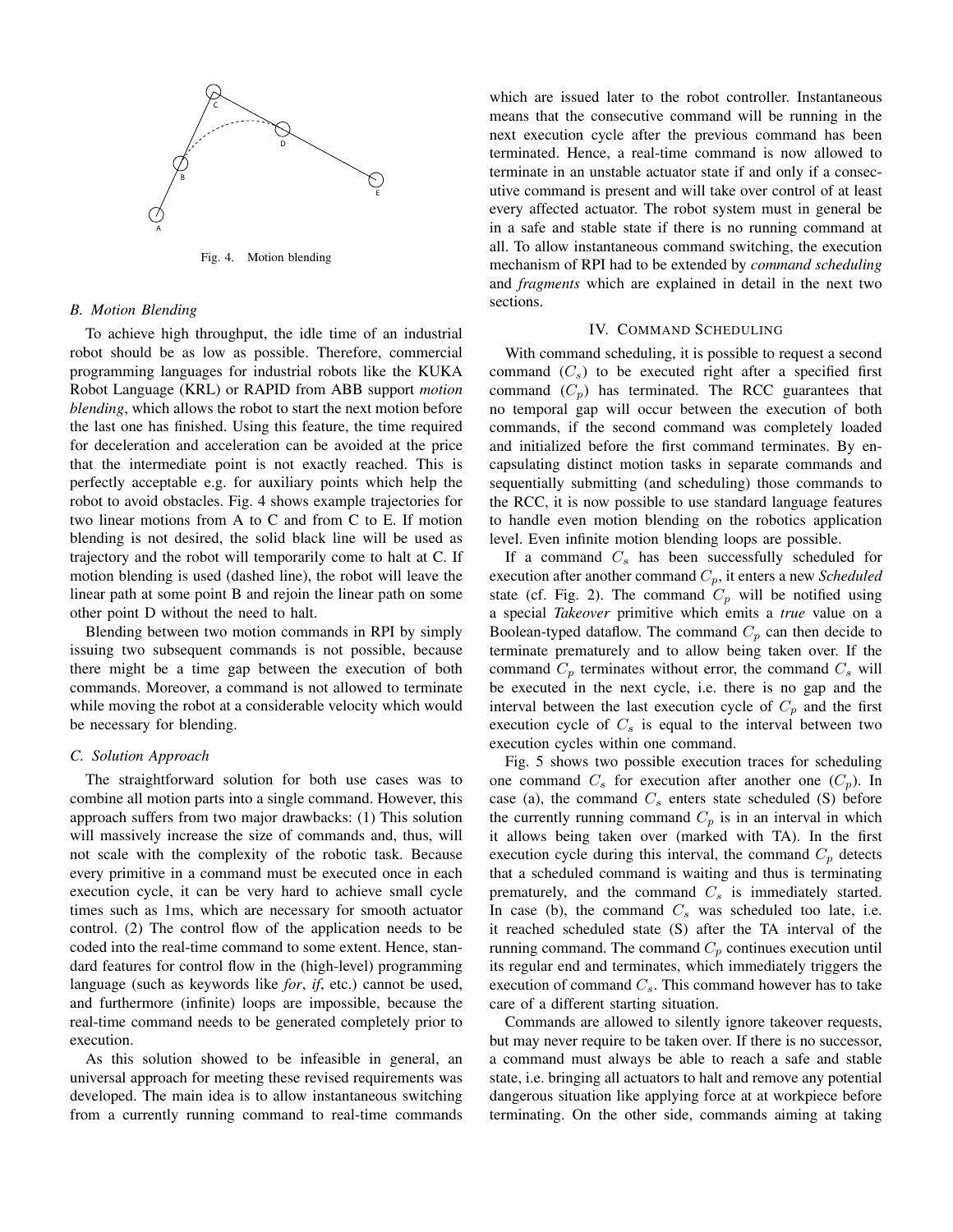

Fig. 5. Scheduling of two commands. Command states: (RD) ready, (RU) running, (S) scheduled, (T) terminated. TA specifies the interval in which the first command allows being taken over.

over another command must deal with the case that the predecessor has terminated regularly without giving the opportunity to take over prematurely. Special care must be taken for resources occupied by commands, because scheduled commands will most likely require resources which are currently in use. Scheduled commands are allowed to use any resource that is in use by the command on which they are scheduled, plus any resource which is not in use at the time of scheduling. Such unused resources must be immediately allocated to the scheduled command to prevent other commands from using these resources while the scheduled command is waiting.

To support motion blending, the first running command, which cannot know details about the following motion, must be able to terminate prematurely on a given blending condition, and the following command must be able to take over at this particular point. The robot might be still moving with considerable velocity. The Robotics API or any high-level planning and execution layers must use information about the preceding motion to craft a command which is capable of taking over the motion. A condition to decide when to allow being taken over can be e.g. if a certain percentage of the motion distance has passed. Using this scheduling mechanism, motion blending can be performed only on a best-effort base. Depending on the load of the high-level system and the speed of e.g. planning algorithms, blending motions may or may not be successful. However, it is guaranteed that no unsafe situation can occur in which devices lack necessary control. If it is not acceptable that at a certain position the blending of two motions occasionally fails, those motions must be forced into one large command, or more complex motion types like splines [14] should be considered.

# V. FRAGMENTS

Usually, not all parts of a command are active at the same time. In motion blending for example, the robot can either be at the blending point (cf. point B in Fig. 4) or the previous motion proceeded the robot to its original destination (point C). Both situations however cannot happen at the same time. To handle such cases within a command, currently Boolean dataflows are used which tell every primitive using an input port whether or not they are currently active. Primitives usually check this input at the beginning of execution and immediately terminate if they are not supposed to be active. However, every single primitive has to check whether it is active or not itself, which can cause considerable overhead. With the aforementioned realization of motion blending, this overhead caused execution time problems of RPI commands in some cases and led to the introduction of the *Fragments* concept.

Fragments allow a hierarchical design of primitive nets. Command parts which cannot be active at the same time can be separated into different fragments. Fragments can be used just like any other primitive, but contain nets of primitives themselves. If a fragment is disabled using the aforementioned activation dataflow, only the fragment itself will check its activation state, but none of the contained primitives which can be even further fragments. For hierarchical primitive nets, this reduces the necessary overhead.

Fragments have – just like other primitives – input and output ports but no parameters. The input ports of a fragment behave like output ports inside the fragment, thus primitives inside the fragment can connect their input ports to input ports of the fragment. Output ports of the fragment behave like input ports to the inside and can be connected to output ports of primitives contained in the fragment. The whole command itself is considered as the *root fragment*. The root fragment has two distinguished outputs: Those two outputs carry the special dataflows for detection of termination or error codes  $(cf. Sec. II-C).$ 

Using fragments, primitives still need to be topologically sorted before execution. But it is sufficient to sort the content of each fragment (including the root fragment) on its own, as there is no interference between two different fragments. Cycles are allowed if at least one *Pre* primitive is used on the path, but cycles cannot span across multiple fragments. The *Pre* primitive must always be used at the same hierarchy level as the cycle.

#### VI. EXAMPLE

The following example demonstrates command scheduling and fragments for motion blending. Two commands are necessary for making a robot follow the Cartesian trajectory from Fig. 4. The first command specifies a linear motion from point A to C which can be taken over at point B. The second command is more complex as it specifies two possible initial states: (1) If the last command could be taken over, move from B to D on an curved path. (2) If the last command could not be taken over, move linearly from C to D. Finally, if point D has been reached, continue moving linearly to point E. Fig. 6 and 7 show the real-time commands that solve this task. Lst. 1 shows the corresponding Robotics API program in Java for executing these two motions in a loop (for details see [15]).

The first command (cf. Fig. 6) contains a *Trajectory Fragment* which internally calculates the trajectory and, in every